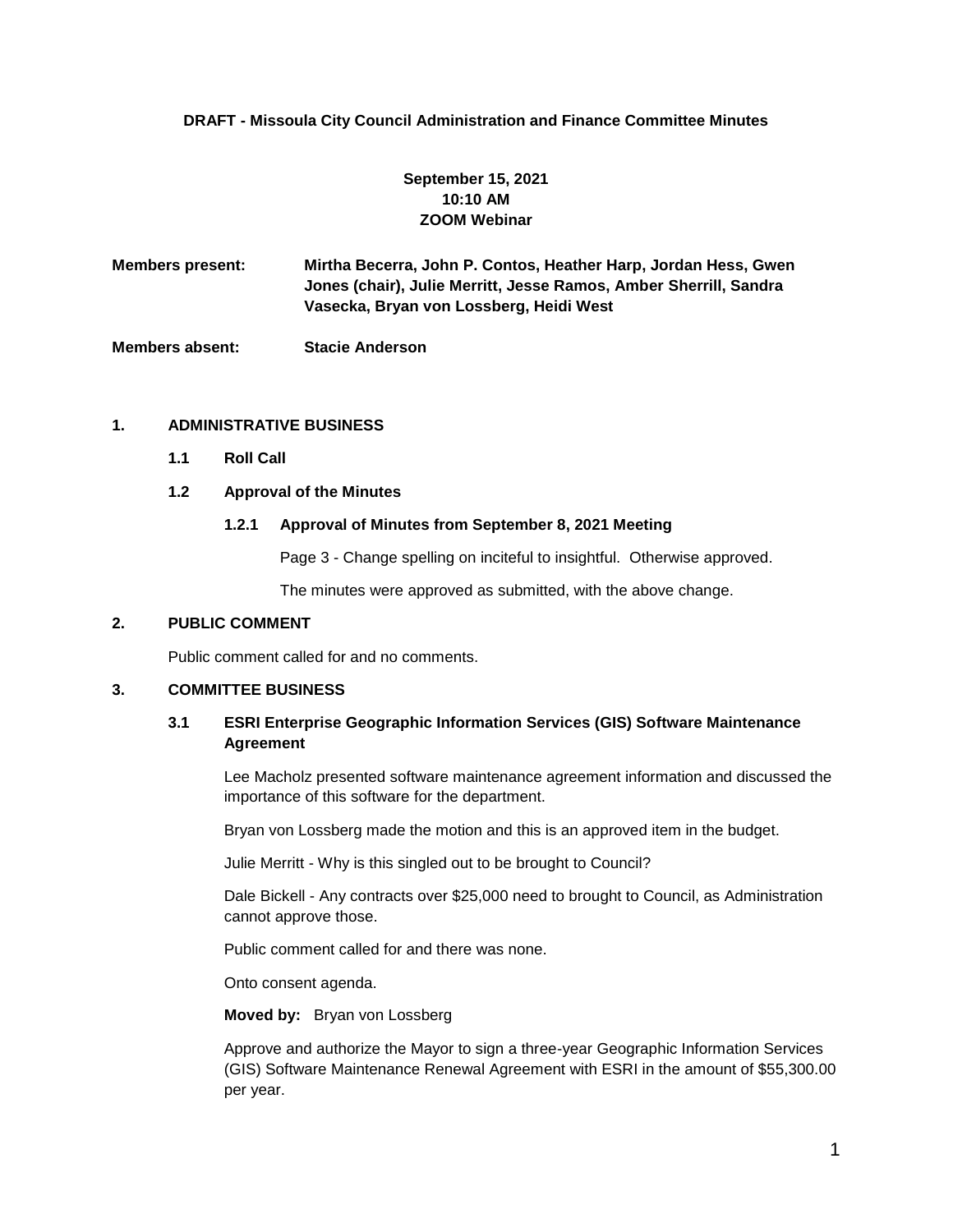AYES: (11): Mirtha Becerra, John Contos, Heather Harp, Jordan Hess, Gwen Jones, Julie Merritt, Jesse Ramos, Amber Sherrill, Sandra Vasecka, Bryan von Lossberg, and Heidi West

ABSENT: (1): Stacie Anderson

**Vote results: Approved (11 to 0)**

#### **3.2 Appointment to the Public Art Committee**

This is a Mayoral appointment.

Heather Harp - Made the motion.

Public Comment was called for and there was none.

Onto consent agenda.

**Moved by:** Heather Harp

Confirm the Mayor's appointment of Debra Parker to the Public Art Committee to fill a vacated term, beginning immediately and expiring on June 30, 2023.

AYES: (11): Mirtha Becerra, John Contos, Heather Harp, Jordan Hess, Gwen Jones, Julie Merritt, Jesse Ramos, Amber Sherrill, Sandra Vasecka, Bryan von Lossberg, and Heidi West

ABSENT: (1): Stacie Anderson

**Vote results: Approved (11 to 0)**

#### **3.3 Appointment to the Impact Fee Advisory Committee**

This is the Mayor's appointment.

Heather Harp - Do you know who stepped down?

Lisa Miller - Jim Galipeau retired.

Public Comment was called for and there was none.

**Moved by:** Heather Harp

Confirm the Mayor's appointment of John Newman to the Impact Fee Advisory Committee for a term beginning immediately and expiring on November 30, 2022.

AYES: (11): Mirtha Becerra, John Contos, Heather Harp, Jordan Hess, Gwen Jones, Julie Merritt, Jesse Ramos, Amber Sherrill, Sandra Vasecka, Bryan von Lossberg, and Heidi West

ABSENT: (1): Stacie Anderson

**Vote results: Approved (11 to 0)**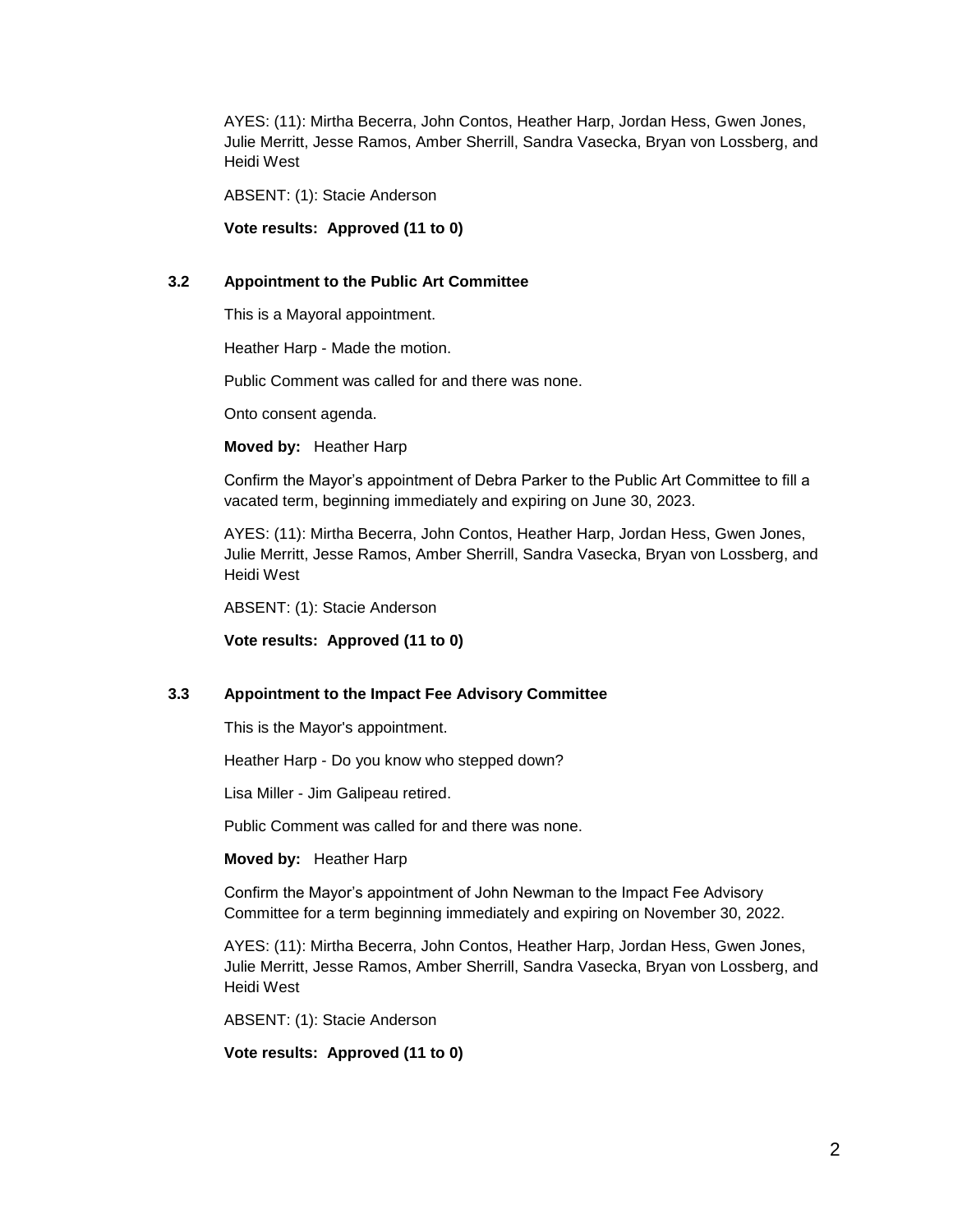# **3.4 Resolution to Authorize Submission of Community Development Block Grant Coronavirus (CDBG-CV) Applications**

Montana James and Tracy Pohndorf showed a presentation on this grant. If submitting more than one application, they must be prioritized and we are seeking Council's input on this.

Julie Merritt - Why is it important that Veteran's have a place where there is a single occupancy for them?

Jill Bonny with the Poverello Center - This came from the VA after COVID for safety reasons. We feel this will keep us competitive with VA programs.

Julie Merritt - This helps with those suffering from PTSD correct?

Jill Bonny - Yes. It is hard for those suffering from PTSD to even be in a single occupancy room in a congregate shelter, so this is helpful.

Bryan von Lossberg - How will this supplement the funding you already have? What is envisioned in the proposal for the park area around the bridge?

Jill Bonny - This will help us bring the rooms up to VA safety code and ADA compliant.

Donna Gauckler - Showed a picture of the plan for the Downtown Lyon's Park and discussed plans for the area.

Amber Sherrill - I agree that the prioritization on this will be difficult, so I am interested in hearing public comment on this. What is the City's responsibility post-award?

Montana James - The City is the recipient and then we would subcontract with the contractor doing the work (other than Parks and Rec) and then we would be responsible for providing the documentation on the project, process payments, data collection, compliance, etc.

Heidi West - Do you know how many other cities will be submitting for these funds?

Montana James - We don't really have a sense of this. Missoula County is also an eligible applicant. We are also scoping out the layers of Federal requirements.

Julie Merritt - Is this to set a public hearing or to make a motion today?

Montana James - Motion should be to set the public hearing.

Julie Merritt made the motion to set the public hearing on these applications and this resolution.

Jordan Hess - Does the grant process require a resolution in addition to the public hearing.

Montana James - Is that correct?

Public comment was called for and there was none.

The motion is to set the public hearing for the grant submissions.

Bryan von Lossberg - For public input and for Council input, it would be really helpful to know what gap this additional funding will close where there is other funding.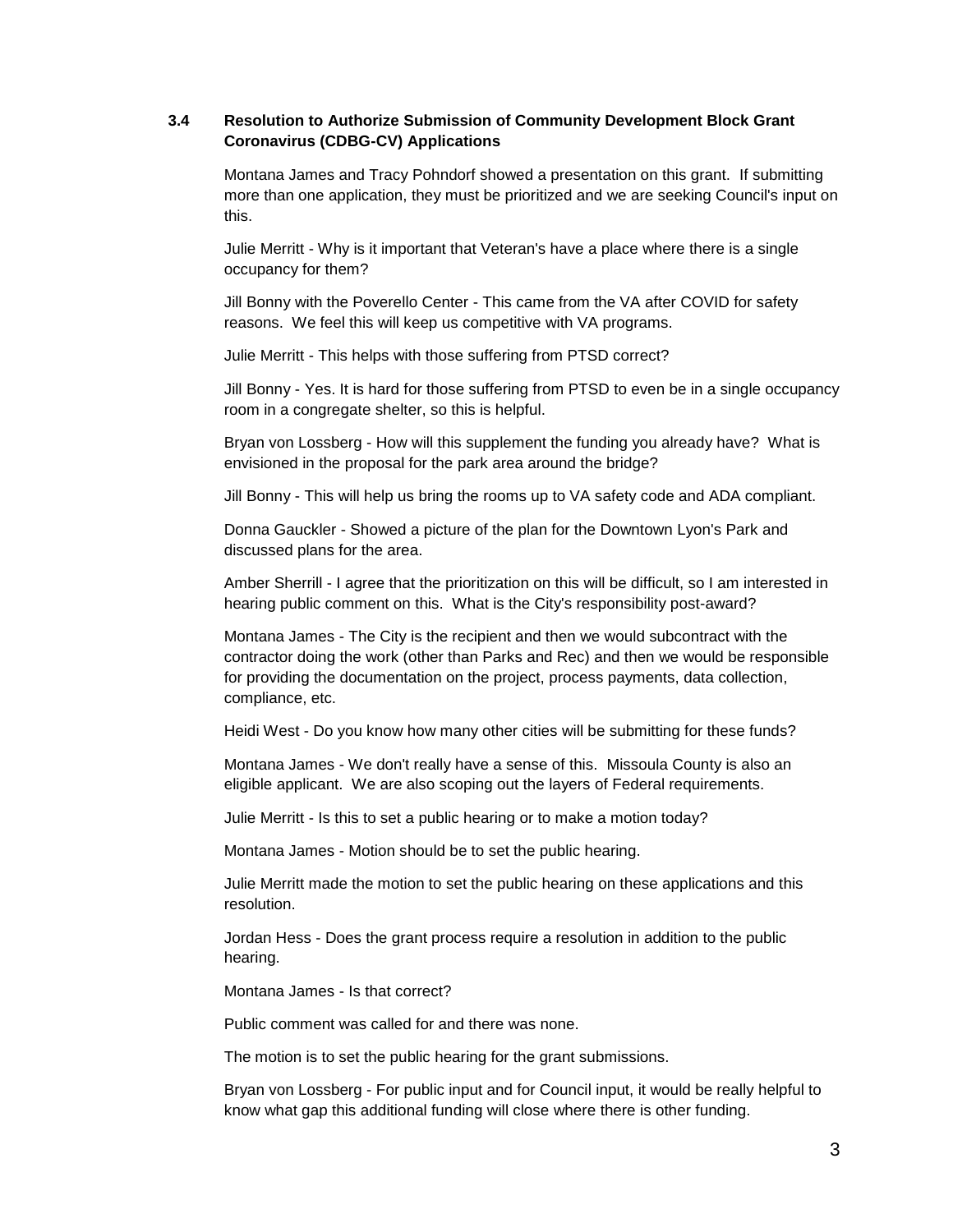Will go onto the consent agenda.

NOTE - Motion was changed after the committee meeting to reflect a public hearing is required. The motion was changed from "Adopt/Deny a Resolution to Authorize Submission of CDBG-CV Applications" to "Set a public hearing to adopt/deny a Resolution of Authorize Submission of CDBG-CV Applications."

# **Moved by:** Julie Merritt

Set a public hearing to adopt/deny a Resolution to Authorize Submission of CDBG-CV Applications.

AYES: (11): Mirtha Becerra, John Contos, Heather Harp, Jordan Hess, Gwen Jones, Julie Merritt, Jesse Ramos, Amber Sherrill, Sandra Vasecka, Bryan von Lossberg, and Heidi West

ABSENT: (1): Stacie Anderson

# **Vote results: Approved (11 to 0)**

# **3.5 Resolution Setting Policy for the Missoula Redevelopment Agency**

Gwen Jones - Made some background comments. We thought it would be prudent to take a look at this, having the history of how projects have come together and our community. From the research, we have learned more about tax increment financing as a tool. It is used in 49 states. It is used differently in different jurisdictions. It is very flexible that can be used in different ways in different places. When not working well, it has been changed. We have a very successful program in Missoula.

Bryan von Lossberg - Thanks for the efforts in getting us to this point. It is the product of much work over many years. Dale will discuss the main points of this resolution he will be discussing.

Jordan Hess - The high points have been covered. This is the best tool we have in investing in our community.

Dale Bickell - Presented specifics on the resolution. A presentation was shared. Please refer to attached presentation for specifics.

Jesse Ramos - Offered suggestion on wording of resolution, which Gwen Jones asked him to email to the sponsors of the resolution.

Amber Sherrill - Thank you for bringing this forward, as it has involved a lot of work. What happens if property values were to decrease significantly?

Dale Bickell - We will need to look at individual scenarios, which we will be doing next week.

Heather Harp - This is a very thoughtful resolution. Our issues are focused around housing, infrastructure and childcare. We need to restructure things before we lose the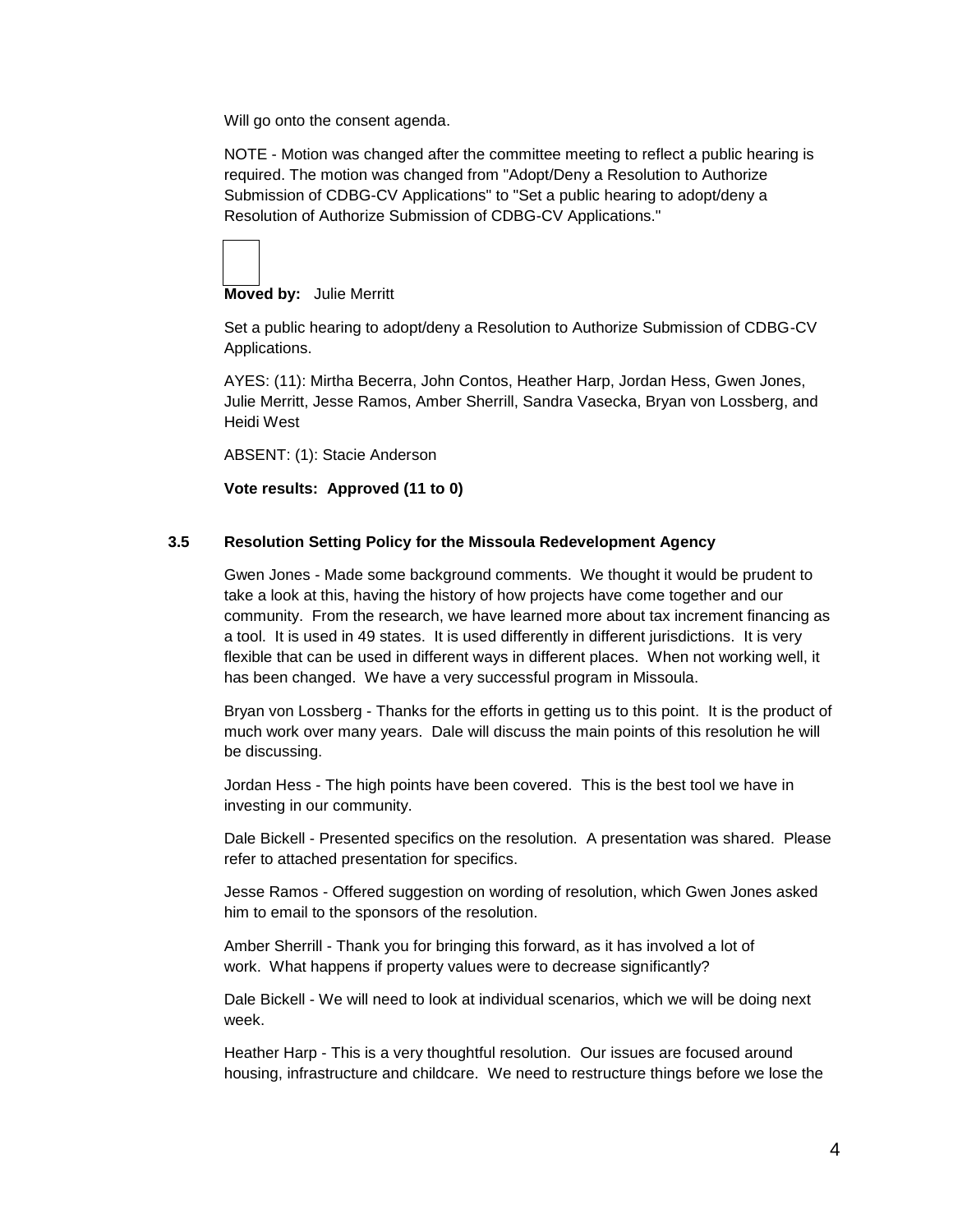support for TIF financing. Respectfully, how many people who were invited to give input on this, particularly those who have strong feelings about TIF?

Gwen Jones - In my 6 years on Council, I have had many discussions with people who have specifics feelings about TIF. I have brought all of these discussion points into consideration when working on this project.

Bryan von Lossberg - I would have to say it has been very similar in my case. I have tried to understand both the criticism and the critics, a well as the advocates. This wasn't a formal process, but I have had much interaction through the years, from both sides, regarding this subject.

Jordan Hess - As for the wording in the resolution, "Intent" vs. "Shall." Intent recognizes the strong will of the City to do as it proposes. It gives us flexibility to change course if necessary. I think this is a good choice for a word. I appreciate the concern around that. I would like to make the motion to set the public hearing.

Gwen Jones - I do think the wording "intent" vs. "shall" does need more thought. Please send us the email, Jesse.

Council members posed questions on some of the specifics of the resolution.

Public comment called for and there was none.

This to be moved onto consent agenda.

\*\*\*\*\*

Discussion/Minutes from the September 15, 2021 Meeting.

Gwen Jones - There was a gap in information from last week that I wanted to discuss to make. When I say "childcare", I mean infrastructure investments such as streets, sidewalk, sewer, and work such as we have done in the Food Bank. This was not to mean we would be building facilities for childcare. Missoula has childcare issues.

Jesse Ramos - I want to clarify that I understand what TIF funds can be used for and just wanted to clarify the underlying issue.

Heather Harp - Is this just a supplement to the strategic plan done in 2019?

Dale Bickell - Yes. This plan is a 3-year planning process, as we are looking at it from a longer view. We want to include the community's priorities with our priorities.

Julie Merritt - I apologize I was not able to be here last week, due to a conflict I could not avoid. Under Section 1 Part A, could it be re-worded as a positive statement, rather than a negative statement? If we say that our priorities are affordable housing, infrastructure and childcare, does that preclude us from being able to fun other items, such as the façade improvement monies available?

Ellen Buchanan - If there is a cap on the monies we can spend with TIF, then prioritization becomes much more difficult and there are many big-ticket items.

Gwen Jones - Many of us would like to do everything, but there are only so many funds available.